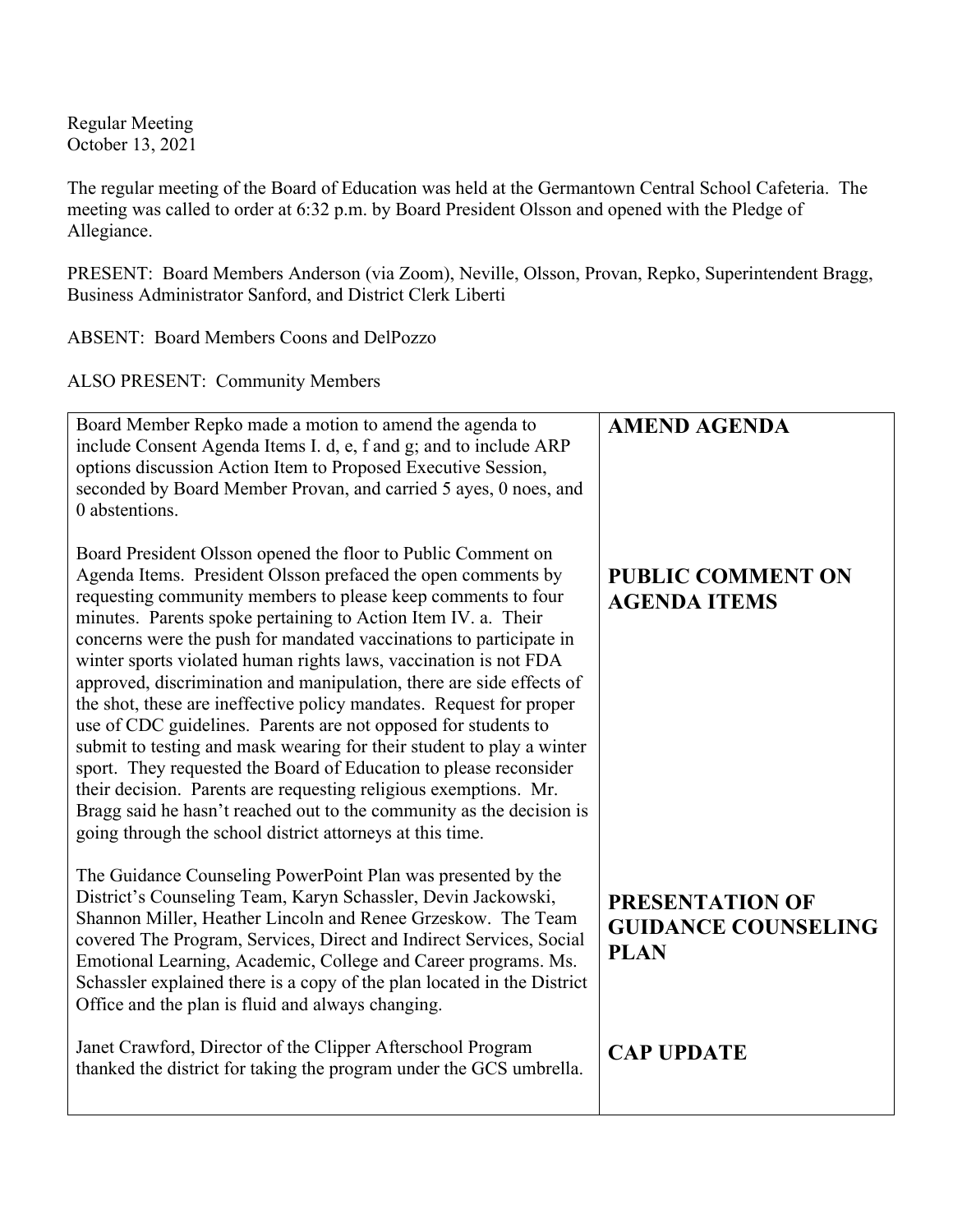| She currently has 47 students in the program, and she gave an<br>update on the program activities and her staff.                                                                                                                                                                                                                                                                                                                                                                                                                                                                                                                                                                                                                                                                                                                |                                                                            |
|---------------------------------------------------------------------------------------------------------------------------------------------------------------------------------------------------------------------------------------------------------------------------------------------------------------------------------------------------------------------------------------------------------------------------------------------------------------------------------------------------------------------------------------------------------------------------------------------------------------------------------------------------------------------------------------------------------------------------------------------------------------------------------------------------------------------------------|----------------------------------------------------------------------------|
| Mr. DiDonna gave an update on the Jr./Sr. High School campus<br>activities and mentioned the creation of a weekly newsletter. The<br>school hosted a social media/Cyber Security Assembly, an in person<br>open house with 75-80 parents and a virtual Financial Aid Night.<br>Students doing great with wearing their masks, and five-week<br>progress reports are going out in the mail.                                                                                                                                                                                                                                                                                                                                                                                                                                      | <b>PRINCIPALS UPDATE</b>                                                   |
| Ms. Meagher gave an update on the Elementary by stating the 3<br>goals for this year, grow community outreach, mental health, and<br>transparency. They hosted fire prevention day with the fire trucks<br>and an in person Open House with 90% attendance. The school has<br>a great partnership with the local Library. PTSA has a strong<br>membership and is hosting a Trunk or Treat on October 30 <sup>th</sup> . The<br>Elementary School created a weekly Newsletter.                                                                                                                                                                                                                                                                                                                                                   |                                                                            |
| Board Member Provan made a motion to approve Consent Agenda<br>Items as listed, seconded by Board Member Neville, and carried 5<br>ayes, 0 noes, and 0 abstentions: I. a. Approve Detailed Warrant A10<br>Multi Fund Warrant #1 for September 9/1/2021-9/30/2021; b.<br>Appoint Edmond Young, as a 7-12 Grades Non-Certified Substitute<br>Teacher; c. Approve Ashley Lukach, as a substitute Evening Door<br>Greeter; d. Approve Shannon O'Connell, CAP Staff Helper; e.<br>Approve Ashley Lukach, CAP Tutor; f. Approve Helen Stumbo,<br>CAP Tutor; g. Approve Sharon Jacquez, Food Service Helper,<br>change of daily hours 5 to 6.5; h. Approve September 22, 2021<br>Special meeting minutes; i. Approve October 6, 2021 Special<br>meeting minutes; j. Approve recommendations from the Committee<br>on Special Education | <b>APPROVAL OF CONSENT</b><br><b>AGENDA ITEMS</b>                          |
| Board Member Repko made a motion to adopt the following<br>resolution, seconded by Board Member Provan, and carried 5 ayes,<br>0 noes, and 0 abstentions:                                                                                                                                                                                                                                                                                                                                                                                                                                                                                                                                                                                                                                                                       |                                                                            |
| "BE IT RESOLVED, that the Board of Education hereby approves<br>the following change order in connection with the 2015 Capital<br>Project, as presented to the Board at this meeting:                                                                                                                                                                                                                                                                                                                                                                                                                                                                                                                                                                                                                                           | <b>RESOLUTION TO</b><br><b>APPROVE CHANGE</b><br><b>ORDER NO. EC-CO-07</b> |
| Change Order No. EC-CO-07 to the site construction contract with<br>DLC Electric, LLC for the amount of \$595.40 to be decreased to the<br>contract with DLC Electric, LLC;                                                                                                                                                                                                                                                                                                                                                                                                                                                                                                                                                                                                                                                     |                                                                            |
| <b>BE IT FURTHER RESOLVED, that the Board hereby authorizes</b><br>the Board President to sign the above Change Order on behalf of the                                                                                                                                                                                                                                                                                                                                                                                                                                                                                                                                                                                                                                                                                          |                                                                            |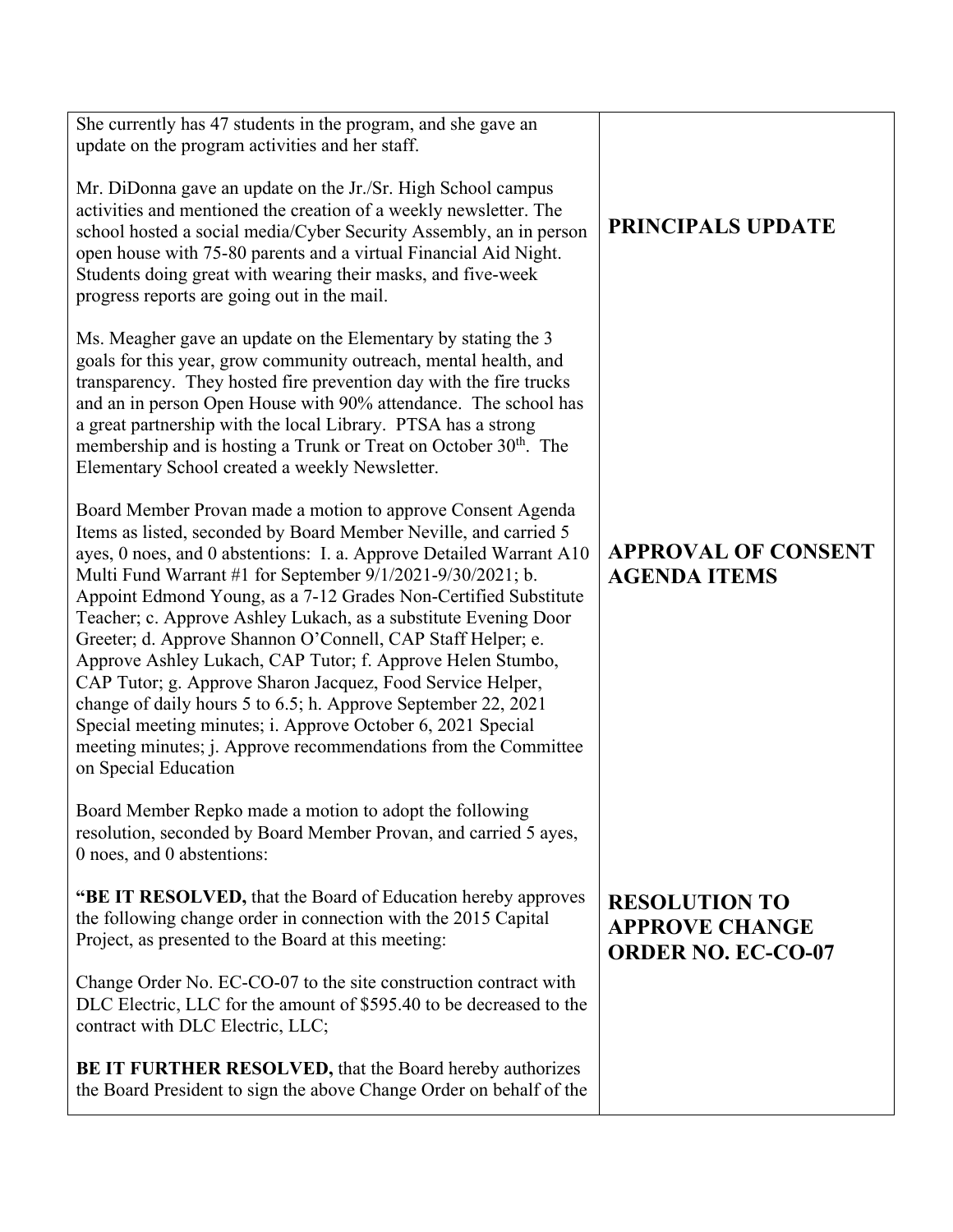District. A copy of the Change Order will be incorporated by reference within the minutes of this meeting."

Board Member Provan made a motion to adopt the following resolution, seconded by Board Member Anderson, and carried 5 ayes, 0 noes, and 0 abstentions:

**"BE IT RESOLVED,** that upon the recommendation of the Superintendent of Schools, that the Board of Education hereby appoints Christina Tillou as a 1:1 Teacher's Aide (10-month employee) in the non-competitive class of Civil Service effective October 14, 2021 according to the agreement with the Germantown Support Association (GSA) and the Germantown Central School District at \$13.77 per hour for 32.5 hours per week."

Board Member Neville made a motion to adopt the following resolution, seconded by Board Member Provan, and carried 5 ayes, 0 noes, and 0 abstentions:

**"BE IT RESOLVED**, that the Germantown Central School District, in accordance with CDC and NYSED guidance and the recommendation provided by the Columbia County DOH, requires all student athletes in high-risk winter sports who are eligible for vaccination to be vaccinated for COVID 19. Such sports include boys and girls basketball, volleyball, and cheerleading.

**BE IT FURTHER RESOLVED,** Students in high-risk winter sports shall have received at least one dose of the vaccine by November 1, 2021 for Varsity/JV or November 8, 2021 for modified sports, the start of the Winter athletic season. Students under the age of 12 who are not eligible for vaccinations, and who participate in high-risk winter sports will be tested once or twice per week in accordance with the local DOH recommendation. A parental consent form is required to test students.

This resolution is subject to change as further guidance from the CDC, NYSED and local or state DOH develops."

Board Member Repko made a motion to adopt the following resolution, seconded by Board Member Neville, and carried 5 ayes, 0 noes, and 0 abstentions:

"**BE IT RESOLVED**, that the President of the Board of Education is hereby authorized to execute a First Addendum Agreement, dated October 8, 2021, to the Superintendent's Contract dated October 7, 2021, as presented to the Board at this meeting. A copy of the First

## **APPROVE CHRISTINA TILLOU, 1:1 TEACHER'S AIDE**

## **ADOPT WINTER SPORTS VACCINATION COLUMBIA CO. DOH GUIDANCE**

**APPROVE ADDENDUM AGREEMENT TO SUPERINTENDENT'S CONTRACT**